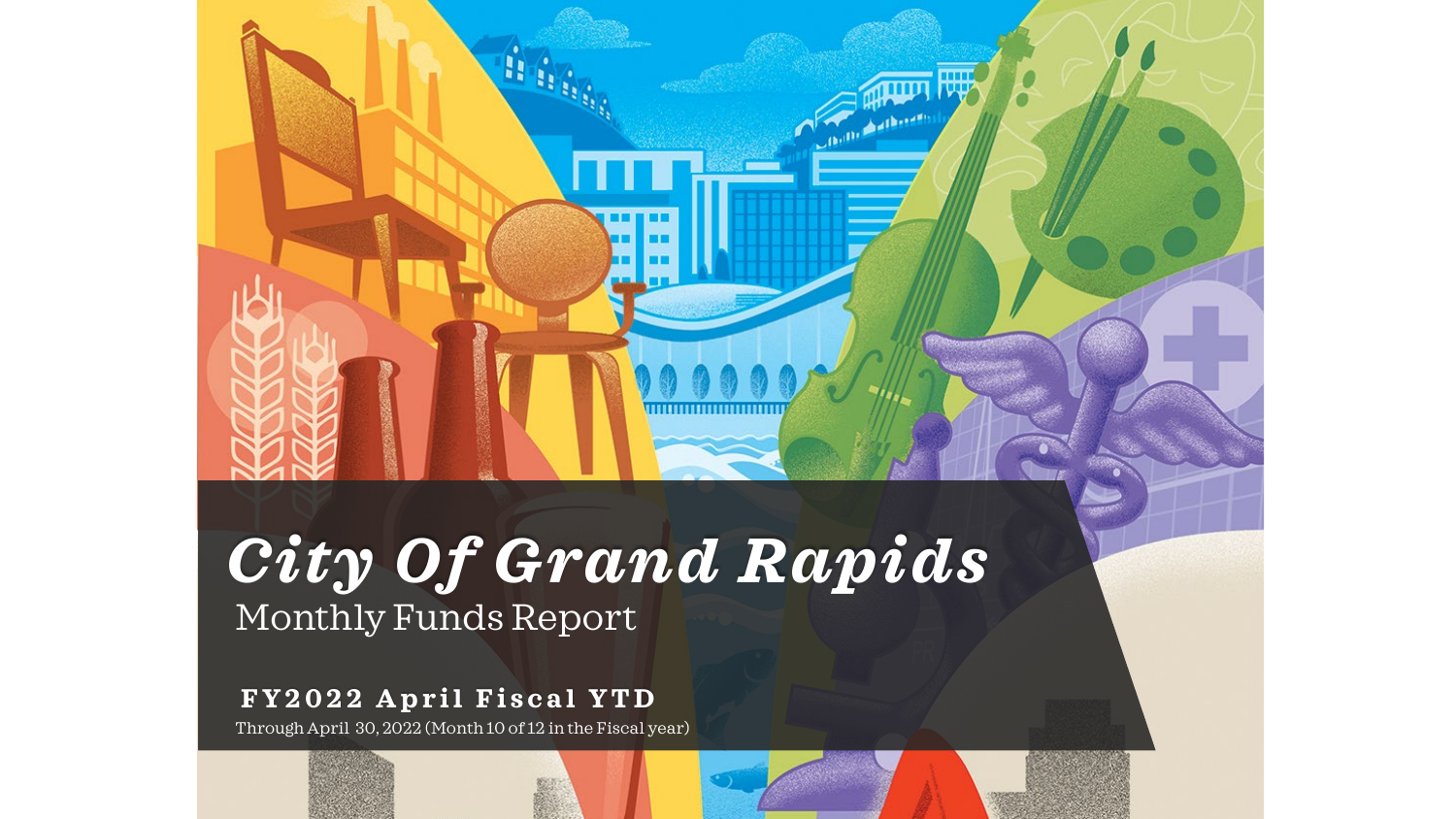## *Governmental Funds: April 2022 Fiscal YTD (10 of 12 mos.)*



**Governmental funds** account for City activities that are primarily supported by Income & Property taxes. Actual, prior year and budgeted revenues and expenditures are summarized below for the 6 funds that represent the majority of the Governmental funds activity.

|                       |     |                                                                 | <b>Revenues</b> |    |                                         |                              | <b>Expenditures</b> |                                 |                                     |   |                                         |                              |                         |  |  |  |
|-----------------------|-----|-----------------------------------------------------------------|-----------------|----|-----------------------------------------|------------------------------|---------------------|---------------------------------|-------------------------------------|---|-----------------------------------------|------------------------------|-------------------------|--|--|--|
|                       |     | <b>VS</b><br><b>Prior Year</b><br><b>April 2022</b><br>YTD<br>% |                 |    | Annual<br><b>Budget</b><br>(As Amended) | $%$ of<br><b>Budget Used</b> |                     | <b>April 2022</b><br><b>YTD</b> | <b>VS</b><br><b>Prior Year</b><br>% |   | Annual<br><b>Budget</b><br>(As Amended) | $%$ of<br><b>Budget Used</b> | Ref.                    |  |  |  |
| General Fund          | \$. | 129.9                                                           | 4%              | Ŝ. | 173.2                                   | 75% \$                       |                     | 126.4                           | 4%                                  | Ŝ | 157.4                                   | 80%                          |                         |  |  |  |
| <b>Major Streets</b>  |     | 26.8                                                            | $-4%$           |    | 36.1                                    | 74%                          |                     | 24.8                            | $-42%$                              |   | 35.9                                    | 69%                          | $\overline{\mathbf{2}}$ |  |  |  |
| <b>Local Streets</b>  |     | 8.1                                                             | 1%              |    | 9.7                                     | 84%                          |                     | 8.0                             | -7%                                 |   | 9.3                                     | 85%                          | $\overline{\mathbf{2}}$ |  |  |  |
| Parks                 |     | 13.4                                                            | 30%             |    | 15.0                                    | 89%                          |                     | 10.0                            | 17%                                 |   | 16.8                                    | 60%                          | -3                      |  |  |  |
| Refuse                |     | 14.7                                                            | 3%              |    | 16.5                                    | 90%                          |                     | 13.0                            | 5%                                  |   | 17.0                                    | 76%                          | $\boldsymbol{A}$        |  |  |  |
| <b>Public Library</b> |     | 12.7                                                            | 0%              |    | 12.7                                    | 100%                         |                     | 9.6                             | $-1\%$                              |   | 13.3                                    | 73%                          | -5                      |  |  |  |

#### **Reference**

- **1)** Revenues are higher than prior year primarily due to a \$8 M increase in property tax collected and \$2.1 M increase in contributions from local units which is offset primarily by \$7 M reduction of grants from prior year related to CARES Act and other pandemic related grants. Expenditures are up from prior year primarily due to an \$11 M increase in personnel costs which is offset with a decrease in capital outlay and operating transfers out.
- **2)** FY22 Major Streets revenues are lower than prior year due primarily to one time \$2.5M transfer in from General Operating Fund in FY21 to assist with bond payment due. Major Streets expenditures are down primarily due to \$13M final payment of a capital improvement bond made in the prior year. Local Streets revenues are slightly higher due to a slight increase in state grants while expenditures are down primarily to a decrease in capital outlay expenditures.
- **3)** Revenues are up for Parks primarily due to \$1.6 M increase in property taxes collected and increase in operational transfers in from General and Park Millage funds. Expenditures for Parks are up due to increase in operation costs related to resumption of services compared with prior year closures due to pandemic as well as an increase in operating transfers out from Parks Millage fund.
- **4)** Refuse revenues are up primarily due to increase in property taxes collected from prior year. Refuse expenditures are slightly higher due to an increase in personnel costs and charges for other services.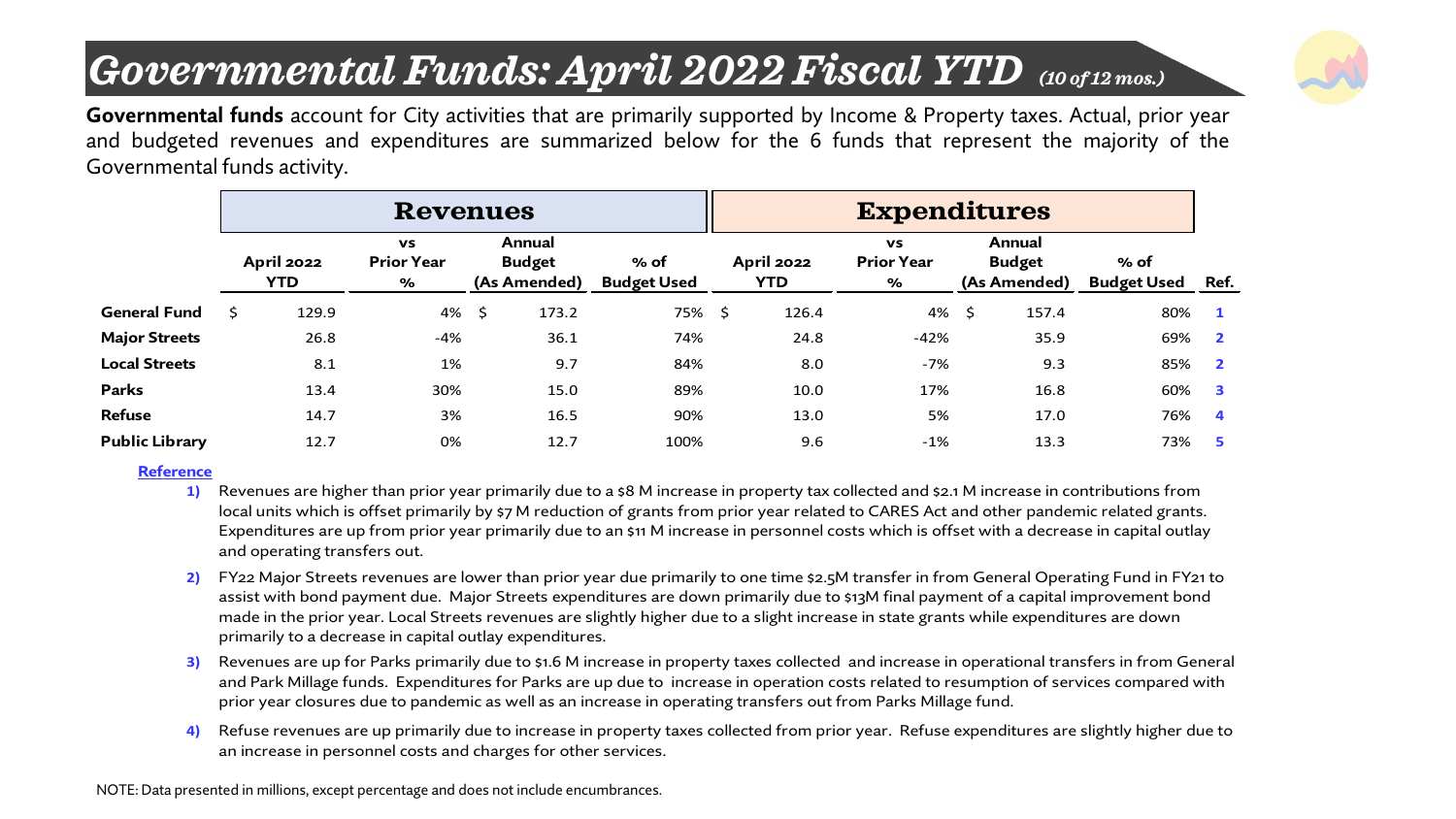## *E Enterprise Funds: April 2022 Fiscal YTD (10 of 12 mos.)*



**Enterprise funds** report activity for which a fee is charged to users for goods or services. Actual, prior year and budgeted revenues and expenses are summarized below for the 3 funds which represent the majority of the City's Enterprise funds activity.

|                        |                                 | <b>Revenues</b>                     |                                         |                            | <b>Expenses</b> |                                 |                                     |    |                                         |                            |      |  |  |
|------------------------|---------------------------------|-------------------------------------|-----------------------------------------|----------------------------|-----------------|---------------------------------|-------------------------------------|----|-----------------------------------------|----------------------------|------|--|--|
|                        | <b>April 2022</b><br><b>YTD</b> | <b>VS</b><br><b>Prior Year</b><br>% | Annual<br><b>Budget</b><br>(As Amended) | % of<br><b>Budget Used</b> |                 | <b>April 2022</b><br><b>YTD</b> | <b>VS</b><br><b>Prior Year</b><br>% |    | Annual<br><b>Budget</b><br>(As Amended) | % of<br><b>Budget Used</b> | Ref. |  |  |
| Parking Operating      | 15.8                            | 60%                                 | 16.5                                    | 96%\$                      |                 | 12.7                            | -2%                                 | -S | 16.3                                    | 78%                        |      |  |  |
| <b>Sewer Operating</b> | 46.2                            | 13%                                 | 68.2                                    | 68%                        |                 | 38.2                            | 8%                                  |    | 52.2                                    | 73%                        |      |  |  |
| <b>Water Operating</b> | 44.7                            | 18%                                 | 53.3                                    | 84%                        |                 | 35.8                            | 15%                                 |    | 49.3                                    | 72%                        |      |  |  |

#### **Reference**

- **1)** Revenues are up significantly from prior year due to lifted pandemic restrictions and downtown activity resuming. The Daily and Event revenue sources are the main favorable drivers from the increase in concerts, shows, expos, Art Prize, restaurants and other city activities. Expenses are down from prior year primarily due to an approximate \$1.1M reduction in transfers to the capital project fund to cover various parking projects and an approximate \$200,000 decrease in interest paid to financial institutions. However, these decreases are offset by an increase in credit card fees, Police OT for special events, temp-services and other personnel expenses.
- **2)** Revenues are up from prior year due in part to a 5% increase in billed volume as well as annual rate changes in January 2022. Billed volume is up in FY22 as the prior year experienced a significant reduction in infiltration and inflow as a result of dry weather conditions and sewer lining projects. In addition, the System is slowly rebounding from volume impacts related to partial or total closures of commercial businesses and schools during the pandemic. Expenses are up over the prior year due to an increase in personnel costs as vacant positions are filled, electricity costs, and capital outlays, as well as a high inflationary impact on process chemicals and other supplies.
- **3)** Total revenues are up from prior year primarily due to an operating transfer in FY22 of excess revenue over expenses in the cash capital fund. Billed volume is down 2% largely attributed to wet weather impacts during peak irrigation demand periods last summer. Expenses are up over prior year due to an increase in personnel costs, electricity and natural gas costs due to the operation of the biodigester, and transfers out for debt service and capital outlays.

NOTE: Data presented in millions, except percentages and does not include encumbrances. Parking, Sewer, and Water enterprise funds presents operating funds only, and excludes related capital improvement funds.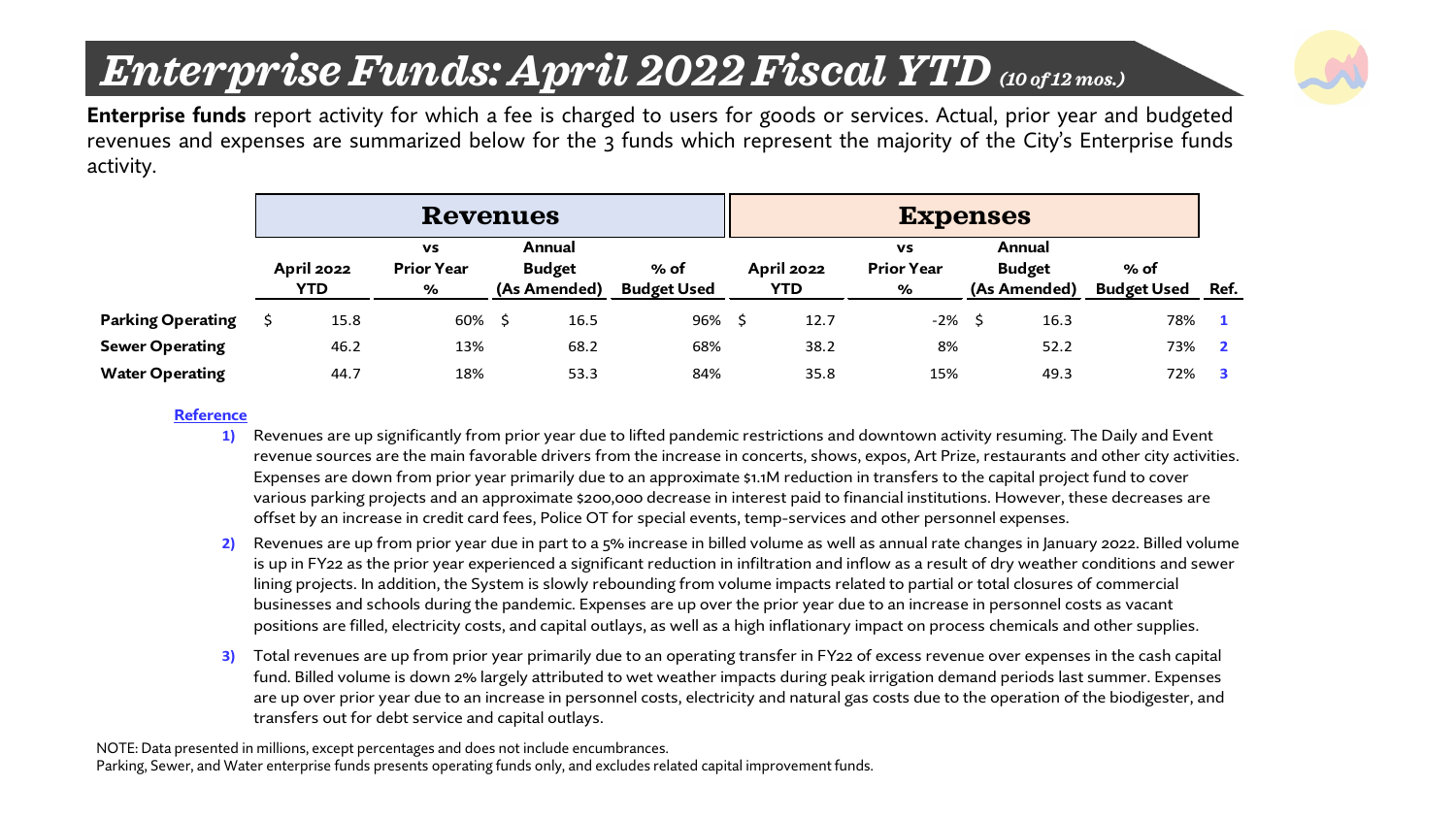### *S Selected Balance Sheet Information: As of April 30, 2022*



**Assets, Liabilities & Equity (Fund Balance & Net Position)** are summarized below only for the 6 Governmental & 3 Enterprise funds presented in the previous pages of this report.

|                                        | <b>Governmental Funds</b> |                |                         |                              |                         |                          |              |                          |               |                          |                          |                |                             |                          | <b>Enterprise Funds</b>          |       |                                  |       |  |  |
|----------------------------------------|---------------------------|----------------|-------------------------|------------------------------|-------------------------|--------------------------|--------------|--------------------------|---------------|--------------------------|--------------------------|----------------|-----------------------------|--------------------------|----------------------------------|-------|----------------------------------|-------|--|--|
|                                        | General                   |                | Major<br><b>Streets</b> |                              | Local<br><b>Streets</b> |                          | <b>Parks</b> |                          | <b>Refuse</b> |                          | <b>Public</b><br>Library |                | Parking<br><b>Operating</b> |                          | <b>Sewer</b><br><b>Operating</b> |       | <b>Water</b><br><b>Operating</b> |       |  |  |
| <b>Assets</b>                          |                           |                |                         |                              |                         |                          |              |                          |               |                          |                          |                |                             |                          |                                  |       |                                  |       |  |  |
| <b>Cash &amp; Investments</b>          | Ś.                        | 142.2          | \$                      | 15.6                         | \$                      | 2.4                      | \$           | 8.1                      | \$            | 8.0                      | $\zeta$                  | 10.2           | \$                          | 12.0                     | \$                               | 40.0  | \$                               | 46.3  |  |  |
| <b>Receivables</b>                     |                           | 2.7            |                         | 0.8                          |                         | $\overline{\phantom{a}}$ |              | 0.1                      |               | 0.5                      |                          | 0.2            |                             | $\overline{\phantom{a}}$ |                                  | 48.2  |                                  | 35.5  |  |  |
| Inventory                              |                           | 0.4            |                         | 1.0                          |                         |                          |              |                          |               | $\blacksquare$           |                          | $\blacksquare$ |                             | $\blacksquare$           |                                  | 1.1   |                                  | 1.8   |  |  |
| <b>Capital Assets</b>                  |                           | $\blacksquare$ |                         | $\overline{\phantom{0}}$     |                         |                          |              |                          |               |                          |                          |                |                             | 46.2                     |                                  | 484.2 |                                  | 378.0 |  |  |
| <b>Deferred Outflows</b>               |                           |                |                         | $\qquad \qquad \blacksquare$ |                         |                          |              |                          |               |                          |                          |                |                             | 1.5                      |                                  | 4.3   |                                  | 4.6   |  |  |
| <b>Total Assets</b>                    |                           | 145.3          | 17.4                    |                              | 2.4                     |                          | 8.2          |                          | 8.5           |                          | 10.4                     |                | 59.7                        |                          | 577.8                            |       | 466.2                            |       |  |  |
| <b>Liabilities</b>                     |                           |                |                         |                              |                         |                          |              |                          |               |                          |                          |                |                             |                          |                                  |       |                                  |       |  |  |
| <b>Current Liabilities</b>             |                           | 24.5           |                         | 1.7                          |                         |                          |              | $\overline{\phantom{a}}$ |               | 1.6                      |                          |                |                             | 0.3                      |                                  | 0.8   |                                  | 0.6   |  |  |
| Long-Term Liabilities                  |                           | 54.2           |                         | 0.5                          |                         | 0.2                      |              | 0.4                      |               | 0.4                      |                          | 0.6            |                             | 28.0                     |                                  | 315.7 |                                  | 167.6 |  |  |
| <b>Deferred Inflows</b>                |                           |                |                         | $\overline{\phantom{a}}$     |                         |                          |              |                          |               | $\overline{\phantom{a}}$ |                          |                |                             | 0.7                      |                                  | 1.9   |                                  | 2.0   |  |  |
| <b>Total Liabilities</b>               |                           | 78.7           |                         | 2.2                          |                         | 0.2                      |              | 0.4                      |               | 2.0                      |                          | 0.6            |                             | 29.0                     |                                  | 318.4 |                                  | 170.2 |  |  |
| <b>Equity</b>                          |                           |                |                         |                              |                         |                          |              |                          |               |                          |                          |                |                             |                          |                                  |       |                                  |       |  |  |
| <b>Fund Balance &amp; Net Position</b> |                           | 66.6           |                         | 15.2                         |                         | 2.2                      |              | 7.8                      |               | 6.5                      |                          | 9.7            |                             | 30.7                     |                                  | 259.4 |                                  | 296.1 |  |  |

NOTE: Data presented in millions, except percentages Total Assets may differ from Total Liabilities & Equity due to rounding. Major and Local Streets include the appropriate pieces of Vital Streets activity, Parks includes the operating and millage activities, Library includes the operating and projects activities. Parking, Sewer and Water are only reporting the operating fund and not the fund group. Pension and OPEB liabilities are recorded only at year end after receiving actuarial information.

Depreciation is only run at year end and therefore not reflected throughout the year.